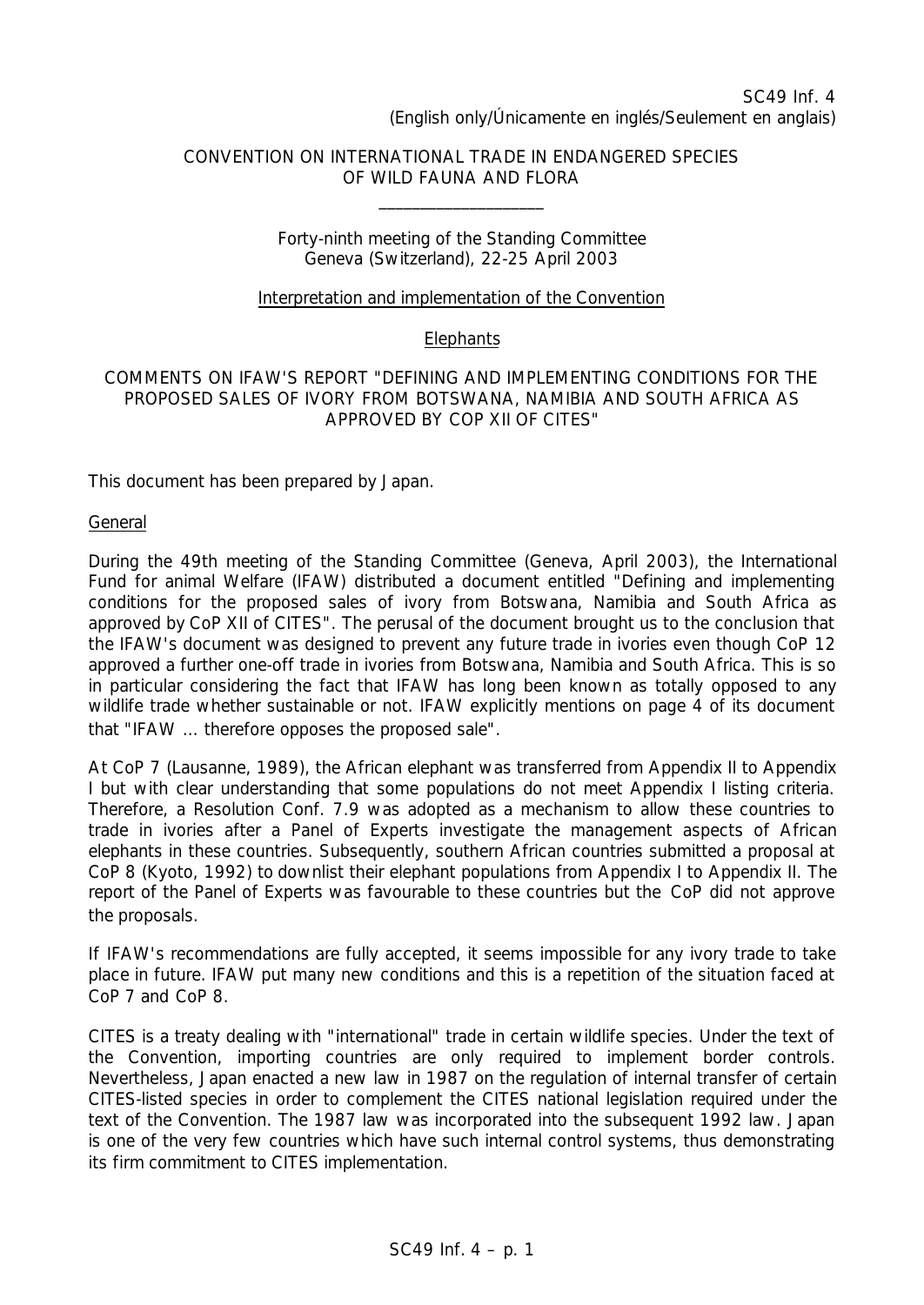In addition, Japan is the only importing country that was verified by the Secretariat and approved by the Standing Committee as having an adequate ivory control system. It is true that there was a seizure of illegal ivories destined for Japan in 2002. It is also true that ivories were seized in Japan in 2000 and a Japanese was arrested. Critics say that these are examples to show Japan's system is inadequate. On the contrary, however, we are of the opinion that these cases are good examples to show that CITES system does function.

Our delegation wonders why only the trade in the specimens from African elephants requires extremely strict controls. If the same level of controls is required for other CITES specimens, no country could import any CITES specimens. One could argue that the African elephant is a special case where some populations were downlisted (created the situation of split-listings) and the products are very luxurious, thus requiring a strict control. There is a very similar case to that of the African elephant. Some populations of crocodile species were transferred from Appendix I to Appendix II. Crocodile products are very luxurious too. Nonetheless, the Conference of the Parties has not put any condition other than the universal tagging system, which have been proved to be sufficient to close down illegal activities.

It should also be pointed out that the IFAW's document was prepared mainly based on a joint publication distributed by Japan Wildlife Conservation Society (JWCS) and IFAW at CoP 12 (JWCS/IFAW 2002). Many of the allegations made in the publication have not been proved. Therefore, the IFAW's document is not appropriate to be used as a base of further deliberation of this issue.

### Specific comments

The following are the comments made against the descriptions related to Japan. Other comments will be made orally if necessary. (note: The pages in parentheses are identical to those in the IFAW's document.)

## *a) Preventing re-export (page 14, 15)*

Based on the number of the seizures at the Customs, IFAW says that it "provides an indicator of whether it could or would prevent illegal re-export". IFAW failed to recognize that most of the seizures are for souvenir items which are brought into Japan by tourists. At the Customs, tourists with ivory products are asked to waiver their ownership. IFAW referred to the two cases, i.e., incidences which took place in April 2000 in Japan and in June 2002 in Singapore. Only referring to the two cases gives the impression that all other cases are also large-scale illegal activities. IFAW mentions that a board member of the Tokyo Ivory Arts and Crafts Association was involved in the former case. It should be pointed out that he was arrested anyway, thus demonstrating the effectiveness of Japan's implementation and enforcement of CITES. In relation to the latter incidence, IFAW mentions that "to date Japan has not conducted an investigation, demonstrating its lack of political will to crack down on illegal trade". This is not true. The Police Office of Kanagawa Prefecture investigated this case and the Management Authority and the Police informed the CITES Secretariat and ICPO respectively. As far as preventing re-export is concerned, the mere existence of smuggling into Japan does not mean that many ivory products are smuggled out of Japan. There may be some cases where ivory products are bought by foreign tourists in Japan and brought back to their home countries undetected. Re-export of ivories from Japan is illegal but it is difficult to prevent every illegal activity by Japan alone. Japan would like to ask for co-operation of these countries. This is the reason why CITES was invented and more than 160 countries are Parties to CITES. As such, the conclusion made by IFAW is so irrelevant that it is unacceptable.